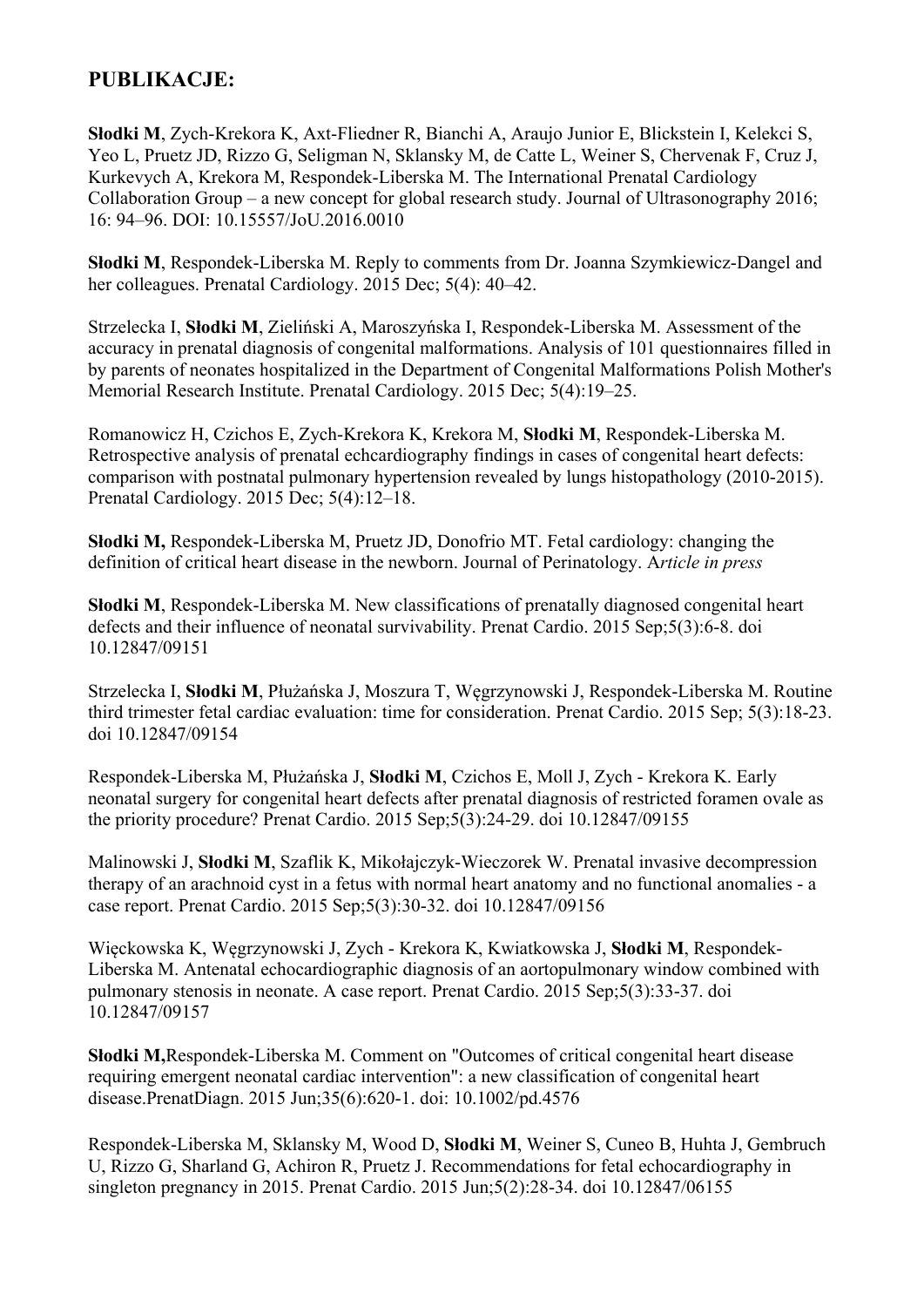Sabatowska M, Soroka M, **Słodki M**. Prenatal diagnosis of congenitally corrected transposition of great arteries on the basis of four heart chambers' image - case report.Prenat Cardio. 2015 Mar; 5(1):26-28. doi 10.12847/03154

Płużańska J, Moczulska H, **Słodki M**, Krekora M, Gulczyńska E, Dryżek P, Moszura T, Moll J, Respondek-Liberska M. Prenatal qualification for postnatal balloon valvuloplasty in isolated critical pulmonary valve stenosis based on 10 cases from a tertiary centre of fetal cardiology.Prenat Cardio. 2015 Mar;5(1):13-18. doi 10.12847/03152

Kordjalik P, RadzymińskaChruściel B, **Słodki M,**Włoch A, Szymkiewicz-Dangel J, Respondek-Liberska M, Tobota Z. The Polish National Registry for Fetal Cardiac Pathology (www.orpkp.pl) selected data analysis for 2013 and 2014 and comparison with data from 2004 to 2012. Prenat Cardio. 2015 Mar:5(1):6-12. doi 10.12847/03151

Więckowska K, Dudarewicz L, Moczulska H, **Słodki M**, Pietrzak Z, Respondek-Liberska M. Postnatal outcomes of children with prenatally diagnosed congenital heart disease combined with congenital diaphragmatic hernia. PrenatCardio. 2014 Dec;4(4):23-27. doi 10.12847/12143

Soroka M, **Słodki M**, Moczulska H, Respondek Liberska M. DORV in fetuses? How to consult future parents at a prenatal cardiology center? Retrospective analysis of 39 cases. Prenat Cardio. 2014 Sep;4(3):13-17. doi 10.12847/09142

Augustyniak A, **Słodki M**, Krajewski W, Moll J, RespondekLiberska M. Comparison of the clinical status and the effects of treatment of newborns with interrupted aortic arch diagnosed prenatally and postnatally in the "Polish Mother's Memorial" Institute in Lodz in the years 2003-2012. Prenat Cardio. 2014 Jun;4(2):11-19. doi 10.12847/06142

Soroka M, **Słodki M**. Trisomy 9 case report.PrenatCadio. 2014 Mar;4(1):24-28. doi 10.12847/03145

Kordjalik P, RespondekLiberska M, **Słodki M**, Tobota Z, Radzymińska-Chruściel B, Siwińska A, Szymkiewicz-Dangel J. Pulmonary valvar stenosis in Polish National Registry for Fetal Cardiac Malformation. Prenat Cardio. 2014 Mar;4(1):13-16. doi 10.12847/03143

Blitek M, **Słodki M**, Moczulska H, Piaseczna-Piotrowska A, RespondekLiberska M. Persistent cloaca - a challenge for an experienced sonographer. Prenat Cardio. 2014 Mar;4(1):17-22. doi 10.12847/03144

**Słodki M**, RespondekLiberska M. Hypoplastic left heart syndrome at the tertiary fetal cardiac center: as planned, urgent or severest congenital heart disease? Prenatal classification for obstetricians and neonatologists. Prenat Cardio. 2013 Dec;3(4):23-27. doi 10.12847/12134

Pietrzyk I, Moczulska H, **Słodki M**, Szaflik K, RespondekLiberska M. Is fetal echo usefull in an invasive therapy in chest anomalies? Prenat Cardio. 2013 Dec;3(4):15-22. doi 10.12847/12133

Soroka M, **Słodki M**, Bartoszewicz L, Krukiewicz- Ruta I, Żurawik T, Dobrzańska A. Premature closure of the ductus arteriosus - case presentation. Prenat Cardio. 2013 Sep;3(3): 28-33. doi 10.12847/09135

Góra E, Moczulska H, Janiak K, **Słodki M**, Respondek-Liberska M. Anomalous pulmonary venous return with stenosis in complex left heart defect - lethal anomaly - 3 case report. Prenat Cardio. 2013 Mar;3(1):22-27. doi 10.12847/03134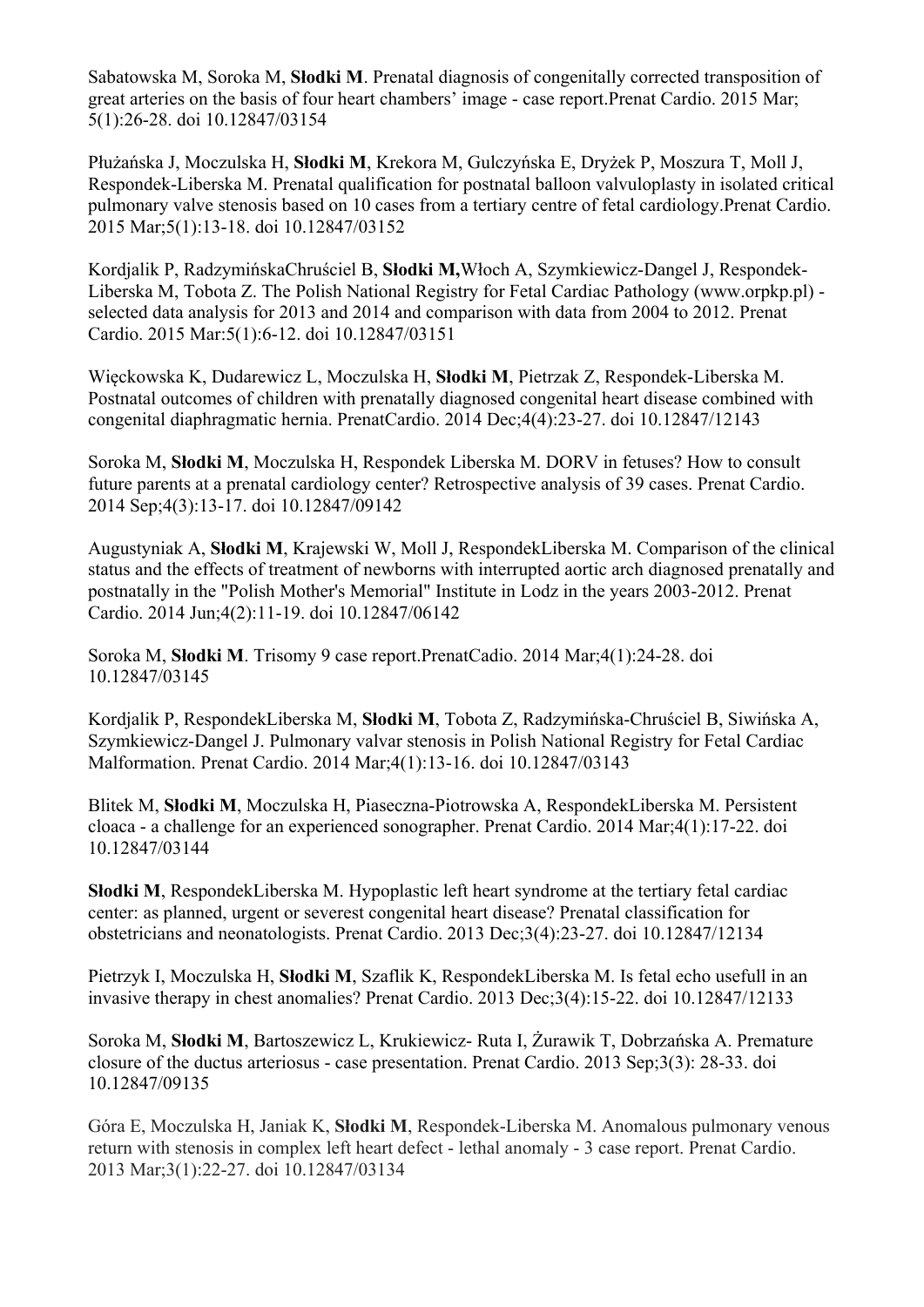Respondek-Liberska M, Janiak K, **Słodki M**, Moczulska H, Moll J. Fifty five fetuses with d-TGA and their follow-up in single fetal cardiac tertiary center and review of the data from Polish National Registry for Fetal Cardiac Anomalies. Prenat Cardio. 2013 Mar;3(1):10-14. doi 10.12847/03132

**Słodki M**, Szymkiewicz-Dangel J, Włoch A, RadzymińskaChruściel B, Siwińska A, Respondek-Liberska M. Selected data from Polish National Registry of Fetal Cardiac Pathology for the year 2012-Quo Vadis?. Prenat Cardio. 2013 Mar;3(1):5-9. doi 10.12847/03131

Moczulska H, Janiak K, **Słodki M,**Respondek-Liberska M. Ultrasound and echocardiographic findings obtained in the second and third trimesters of gestation in fetuses with normal karyotype and increased nuchal translucency. J Ultrason 2012; 13 (52): 21–30

Blitek Marek, Janiak Katarzyna, **Słodki M**, Szaflik Krzysztof, Piaseczna-Piotrowska Anna, Maroszyńska Iwona, Respondek-Liberska Maria. [Echocardiographic monitoring of an invasive fetal therapy CCAM type II – case report]. PrenatCardio. 2012 Dec;2(5):37-41. [Polish]

Gąsior Julita, Janiak Katarzyna, **Słodki M**, Moczulska Hanna, Respondek-Liberska Maria. [Analysis of mode of delivery in 100 pregnancies after prenatal diagnosis of congenital heart defect based on the experience gained by the Polish Mother's Memorial Hospital]. Prenat Cardio. 2012 Sep;2(4):16-22. [Polish]

Marcinkowska J, Janiak K, **Słodki M**, Moczulska H. [Analysis of prenatal diagnostic (USG and ECHO) of 100 consecutive fetuses from twins pregnancies in fetal cardiology center type C]. Prenat Cardio. 2012 Jun;2(3),14-20. [Polish]

**Slodki M,**Szymkiewicz-Dangel J, Tobota Z, Seligman NS, Weiner S, Respondek-Liberska M. The Polish National Registry for Fetal Cardiac Pathology: organization, diagnoses, management, educational aspects and telemedicine endeavors. PrenatDiagn. 2012 May;32(5):456-60.

Respondek-Liberska M, Polaczek A, **Słodki M**, Janiak K, Dryżek P, Moll J, Moll J. [Selected clinical problems 56 fetuses and 38 neonates with critical aortic stenosis]. Prenat Cardio. 2012 Mar;2(1):10-16. [Polish]

**Słodki M**, Respondek-Liberska M, Piaseczna-Piotrowska A. [Prenatal diagnosis of developmental disorders of lower urinary tract, vagina and rectum in the fetus]. Prenat Cardio. 2011 Dec;1(2):18- 21. [Polish]

Foryś S, **Słodki M**, Respondek-Liberska M, Sysa A, Janiak K, Dryżek P. ]Double aortic arch in the fetus and newborn, morphological correlations - case report]. PrenatCardio. 2011 Sep;1(1):4-9. [Polish]

**Słodki M**. Wada wrodzona u noworodka (skolioza odcinka piersiowego) pominięta w diagnostyce prenatalnej. PrenatCardio, 2011 Sep;1(1):11-13.

**Słodki M**, Janiak K. Foryś S, Respondek-Liberska M. Przerwany łuk aorty u płodu – opis przypadku. Ultrasonografia 2011, (11) 46, 30-32

Żarkowska-Szaniawska A, Janiak K, Foryś S, **Słodki M**, Respondek-Liberska M. Maternalhyperoxygenation test in prediction of fetallunghypoplasia – preliminary report. Ginekol Pol 2011; 82(11):834-839

**Slodki M**, Moszura T, Janiak K, Sysa A, Seligman NS, Weiner S, Respondek-Liberska M. The three-vessel view in the fetal mediastinum in the diagnosis of interrupted aortic arch.Ultrasound Med Biol. 2011 Nov; 37(11):1808-13.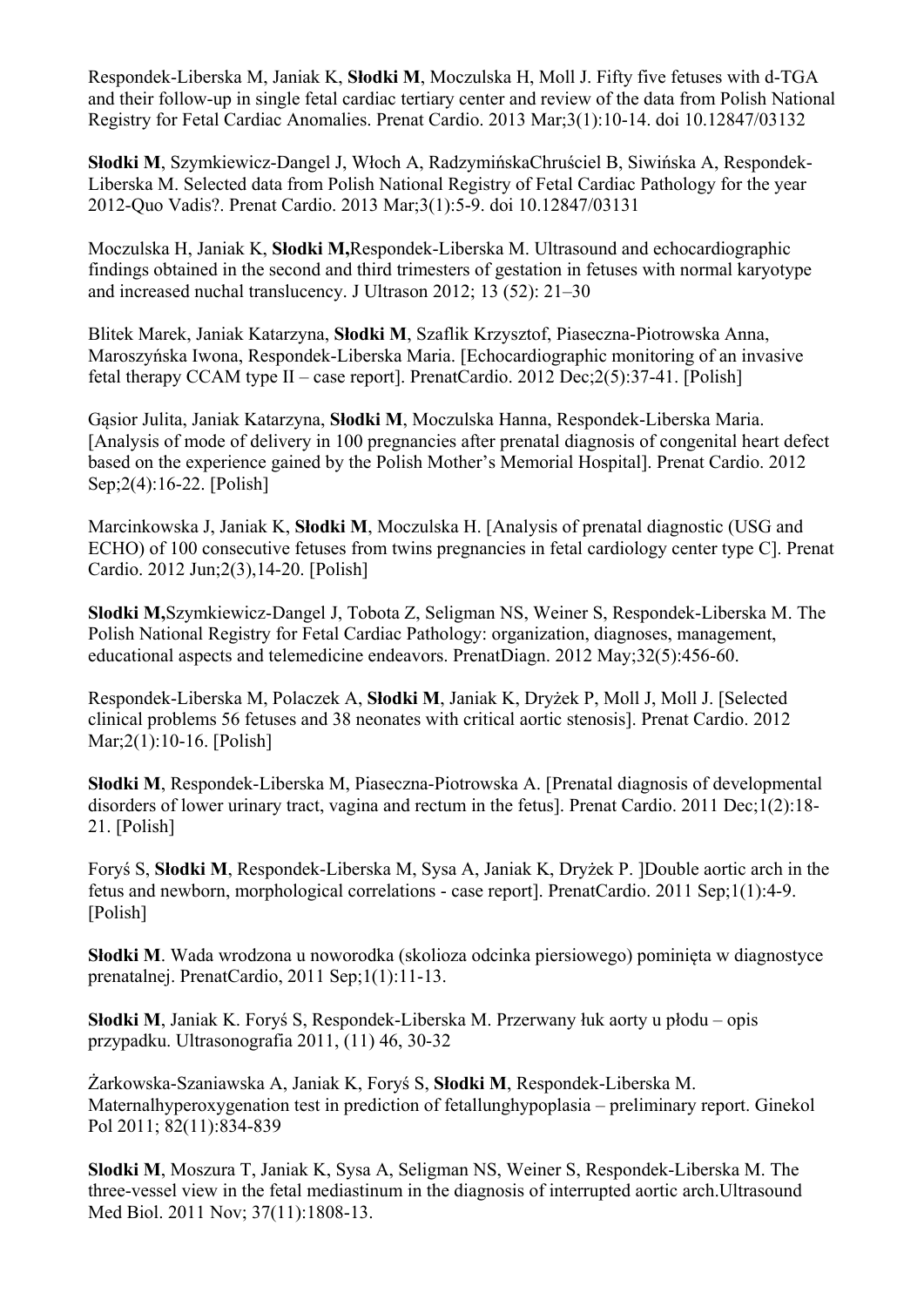**Slodki M,**Respondek-Liberska M. The National Registry of Fetal Cardiac Pathology in Poland (www.orpkp.pl) is the core of a novel national system to assess competence of ultrasonographers in fetal echocardiography. UltrasoundObstetGynecol. 2011 Jun;37(6):742

**Słodki M**, Janiak K, Moszura T, Respondek-Liberska M. Obraz śródpiersia górnego u płodu w diagnostyce koarktacji i przerwanego łuku aorty. Kardio-Prenatal 2010, 15-16, ADI, Łódź 2010

Jędrzejczyk S, Juchnowicz-Bierbasz R, Muchametczyn M, Kisielewski K, Lau K, Stetkiewicz T, **Słodki M**. Ultrasonografia przezpochwowa w diagnostyce różnicowej zmian patologicznych w jamie macicy u kobiet bez krwawień po menopauzie – zależność od czasu trwania klimakterium. PrzMenopauzalny 2010; 5: 335–339

**Słodki M**, Janiak K, Szaflik K, Respondek-Liberska M. Fetal echocardiography before and after prenatal aspiration of a fetal ovarian cyst. Ginekol Pol. 2009; 80: 629-31.

**Slodki M,**Rychik J, Moszura T, Janiak K, Respondek-Liberska M. Measurement of the great vessels in the mediastinum could help distinguish true from false-positive coarctation of the aorta in the third trimester. J Ultrasound Med. 2009; 28: 1313-7.

**Słodki M,** Respondek-Liberska M. Proposal of screening fetal heart examination form granted by Polish Ministry of Health Program Kardio-Prenatal 2008. Ginekol Pol. 2009; 80: 466-70.

**Słodki M,** Janiak K, Szaflik K, Respondek-Liberska M. Hydrothorax treated in utero and monitored by fetal echocardiography. Ginekol Pol. 2009; 80: 386-9.

**Słodki M,** Respondek-Liberska M. Sprawozdanie z Konferencji International Society of Ultrasound in Obstetric and Gynecology, 24-28.08.2008, Chicago, USA. Ultrasonografia 2008, 34, 100-101.

Respondek-Liberska M, Szymkiewicz-Dangel J, Tobota Z, **Słodki M**.Założenia i wstępne wnioski Ogólnopolskiego Rejestru Patologii Kardiologicznych u płodu. Polski Przegląd Kardiologiczny 2008, 10; 129-135.

**Słodki M,** Janiak K, Szaflik K, Wilczyński J, Oszukowski P, Chilarski A, Respondek-Liberska M. Badanie echokardiograficzne u płodów z torbielą jajnika. Ginekol Pol. 2008; 79, 347-351.

**Słodki M,** Janiak K, Respondek-Liberska M, Szaflik K, Wilczyński J, Oszukowski P, Chilarski A. Ocena przydatności ultrasonografii u płodów z torbielą jajnika. Ginekol Pol. 2008, 79, 120-125.

**Słodki M**, Juchnowicz-Bierbasz R, Smuklerz-Kajdos E, Jędrzejczyk S. Zmiany patologiczne w jamie macicy u kobiet po menopauzie – zależność od czasu trwania menopauzy i przeszłości ginekologiczno-położniczej u kobiet z krwawieniami i bez krwawień. Prz Menopauzalny 2007, 6, 347-351.

**Słodki M,** Foryś S, Respondek-Liberska M. Skriningowe badanie serca płodu w I trymestrze ciąży - opis dwóch przypadków. Ultrason Gin Poł. 2007, 3, 218-222**.** 

**Słodki M,** Respondek-Liberska M. Sprawozdanie z Konferencji Naukowo-Szkoleniowej: Echokardiografia i Kardiologia Prenatalna. Bronisławów k/Łodzi, Hotel Magellan, 15-16.06.2007. Ultrasonografia 2007, 30, 79-82.

**Słodki M,** Respondek-Liberska M. Torbiel jajnika u płodu – przegląd 420 przypadków z piśmiennictwa z lat 1984-2005. Ginekol Pol. 2007, 78, 324-328.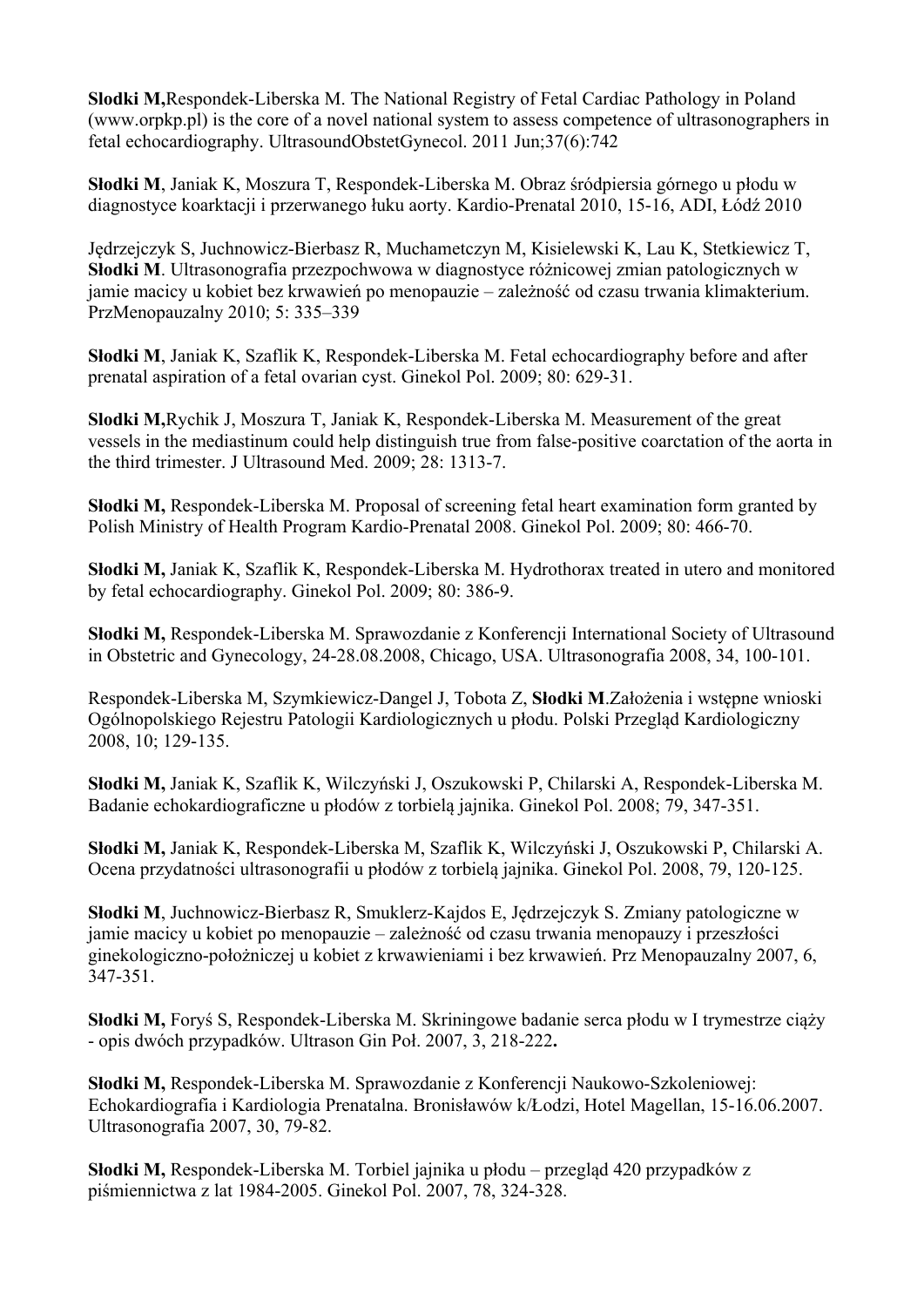**Słodki M**, Juchnowicz-Bierbasz R, Jędrzejczyk S. Ciąża wewnątrzmaciczna współistniejąca z ciążą jajowodową po zapłodnieniu naturalnym. Kliniczna Perinatologia i Ginekologia 2007, 43, 72-73.

**Słodki M,** Respondek-Liberska M. Zmienność markerów ultrasonograficznych między I i II trymestrem ciąży w zespole Downa. Ultrason Gin Poł. 2006, 2, 203-205.

## **ROZDZIAŁY W KSIĄŻKACH:**

**Słodki M.** Skriningowe badanie USG w pierwszym trymestrze. W: Wykłady w ramach kursu do Certyfikatu Skriningowego Badania Serca Płodu. Skrypt dla studentów i lekarzy pod redakcją prof. dr hab. med. M. Respondek-Liberska. Uniwersytet Medyczny. Łódź 2009, 153-170.

**Słodki M.** Fizjologia układu krążenia płodu. W: Wykłady w ramach kursu do Certyfikatu Skriningowego Badania Serca Płodu. Skrypt dla studentów i lekarzy pod redakcją prof. dr hab. med. M. Respondek-Liberska. Uniwersytet Medyczny. Łódź 2009, 171-176.

**Słodki M.** Wczesna echokardiografia. W: Wykłady w ramach kursu do Certyfikatu Skriningowego Badania Serca Płodu. Skrypt dla studentów i lekarzy pod redakcją prof. dr hab. med. M. Respondek-Liberska. Uniwersytet Medyczny. Łódź 2009, 177-186.

Słodki M. Podstawy "genetycznego" badania USG w 18-22 tygodniu ciąży. W: Wykłady w ramach kursu do Certyfikatu Skriningowego Badania Serca Płodu. Skrypt dla studentów i lekarzy pod redakcją prof. dr hab. med. M. Respondek-Liberska. Uniwersytet Medyczny. Łódź 2009, 187-198

Pietryga M, **Słodki M,** Juchnowicz R, Jędrzejczyk S. Polipy endometrialne. W: Podstawy praktycznej ultrasonografii w ginekologii i położnictwie. Pod redakcją Marka Pietrygi, Jacka Brązerta. Exemplum. Poznań 2009

**Słodki M,** Szaflik K, Respondek-Liberska M. Badanie echokardiograficzne u płodu z torbielą jajnika.W: Podstawy praktycznej ultrasonografii w ginekologii i położnictwie.Pod redakcją Marka Pietrygi, Jacka Brązerta. Exemplum. Poznań 2009, 747-749.

Foryś S, **Słodki M**, Moszura T, Respondek-Liberska M. Koarktacja aorty rozpoznana prenatalnie – opis przypadku. W: Podstawy praktycznej ultrasonografii w ginekologii i położnictwie.Pod redakcją Marka Pietrygi, Jacka Brązerta. Exemplum. Poznań 2009, 761-764.

## **DONIESIENIA ZJAZDOWE POLSKIE:**

**Słodki M.***Kiedy prostin to za mało. Współczesna definicja krytycznej wady serca.*VIII Sympozjum "Aktualne problemy perinatologii". 10-11.04.2015, Zakopane

**Słodki M.** *Czy prenatalną klasyfikację wad serca dla położników i neonatologów można zastosować dla ciąży*? VI Konferencja Kardio-Prenatal. Problemy kardiologiczne w ciążach bliźniaczych. 17-10-2014, Łódź

**Słodki M**. *Nowa prenatalna klasyfikacja wrodzonych wad serca.*XII Zjazdu Naukowego Polskiego Towarzystwa Ultrasonograficznego 5-7 czerwca 2014, Krosno

Moczulska H, **Słodki M**, Respondek-Liberska M. *Rola echokardiografii prenatalnej w identyfikacji wybranych zespołów wad genetycznych.* XII Zjazdu Naukowego Polskiego Towarzystwa Ultrasonograficznego 5-7 czerwca 2014, Krosno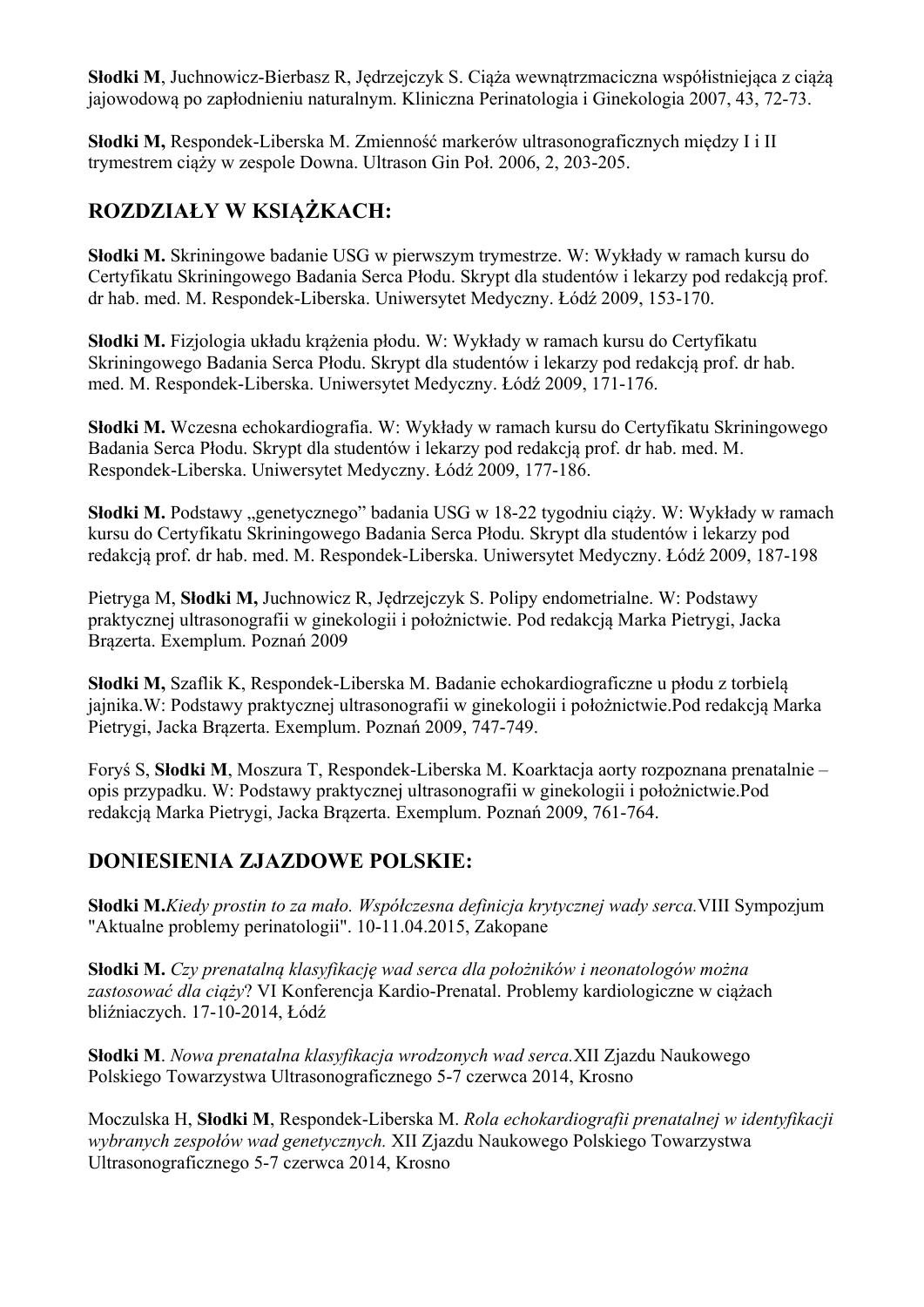Blitek M., **Słodki M**, Moczulska H. Piaseczna-Piotrowska A. *Przetrwały stek-wyzwanie diagnostyczne dla doświadczonego sonografera.* XII Zjazdu Naukowego Polskiego Towarzystwa Ultrasonograficznego 5-7 czerwca 2014, Krosno

Litwińska E. **Słodki M,** Respondek-Liberska M. *Niezwykły przebieg kardiomegalii u płodu ze spontaniczną regresją - opis przypadku.*XII Zjazdu Naukowego Polskiego Towarzystwa Ultrasonograficznego 5-7 czerwca 2014, Krosno

**Słodki M.** *Nowy prenatalny podział wad serca u płodu w konstrukcjiwspółczesnego modelu opieki nad ciężarną.*Liderzy Polskiej Ginekologii. Akademia po Dyplomie. 20-21.09.2013 Warszawa

**Słodki M.***Podział wad serca płodu z punktu widzenia rokowania i postępowania z noworodkiem.* V Konferencja Kardio-Prenatal "Diagnostyka Prenatalna w Specjalistycznym Szpitalu Pediatrycznym" 17.05.2013, Łódź

**Słodki M,** Janiak K, Moszura T, Respondek-Liberska M. *Diagnostyka różnicowa koarktacji aorty i przerwanego łuku aorty u płodu na podstawie obrazu trzech naczyń w śródpiersiu górnym.*XI Naukowy Zjazd Polskiego Towarzystwa Ultrasonograficznego 31.05-02.06.2012 Olsztyn

**Słodki M.** Nowe spojrzenie na śródpiersie płodu. XI Naukowy Zjazd Polskiego Towarzystwa Ultrasonograficznego 31.05-02.06.2012 Olsztyn

**Słodki M.** *Wady układu pokarmowego.*Praktyczna ultrasonografia w ginekologii i położnictwie 02- 03.02.2012, Zakopane

**Słodki M.** *Registry of fetal cardiology.* The 5th International Conference on Birth Defects and Disabilities in the Developing World. 24–27.09.2011, Lodz, Poland

**Słodki M.** *Choroba Hirschsprunga u płodu*. Konferencja naukowa: Praktyczna ultrasonografia w ginekologii i położnictwie 31.03.-02.04.2011, Zakopane

**Słodki M**.*Diagnostyka prenatalna i postępowanie położniczo-neonatologiczne w przypadku stwierdzenia wad łuku aorty.* Ogólnopolska Konferencja Naukowo-SzkoleniowaMorfologiczne Aspekty Diagnostyki Wad Wrodzonych Serca 25-27.03.2011, WUM Warszawa

Tobota Z, Respondek-Liberska M, Dangel J, Włoch A, **Słodki M**, Żarkowska A. *Podsumowanie 8 lat działania Rejestru – www.orpkp.pl.* . IV Konferencja Naukowo-Szkoleniowa Kardio-Prenatal. 03.12.2010 Łódź. Kardio-Prenatal 2010, 11

**Słodki M**. Janiak K, Moszura T, Respondek-Liberska M. *Obraz śródpiersia górnego u płodu w diagnostyce koarktacji i przerwanego łuku aorty.* IV Konferencja Naukowo-Szkoleniowa Kardio-Prenatal. 03.12.2010 Łódź. Kardio-Prenatal 2010, 15-16

Respondek-Liberska M, Szymkiewicz-Dangel J, Włoch A, **Słodki M.** *Aktualne aspekty organizacyjne Ogólnopolskiego Rejestru Patologii Kardiologicznych u Płodu***.** X Naukowy Zjazd Polskiego Towarzystwa Ultrasonograficznego Sesja Sekcji Echokardiografii i Kardiologii Prenatalnej. 17.06.2010 Kraków. Ultrasonografia. Suplement 1/2010, 87

**Słodki M,** Janiak K, Moszura T, Respondek-Liberska M. *Obraz śródpiersia górnego u płodu w diagnostyce przerwanego łuku aorty.*X Naukowy Zjazd Polskiego Towarzystwa Ultrasonograficznego Sesja Sekcji Echokardiografii i Kardiologii Prenatalnej. 17.06.2010 Kraków. Ultrasonografia. Suplement 1/2010, 88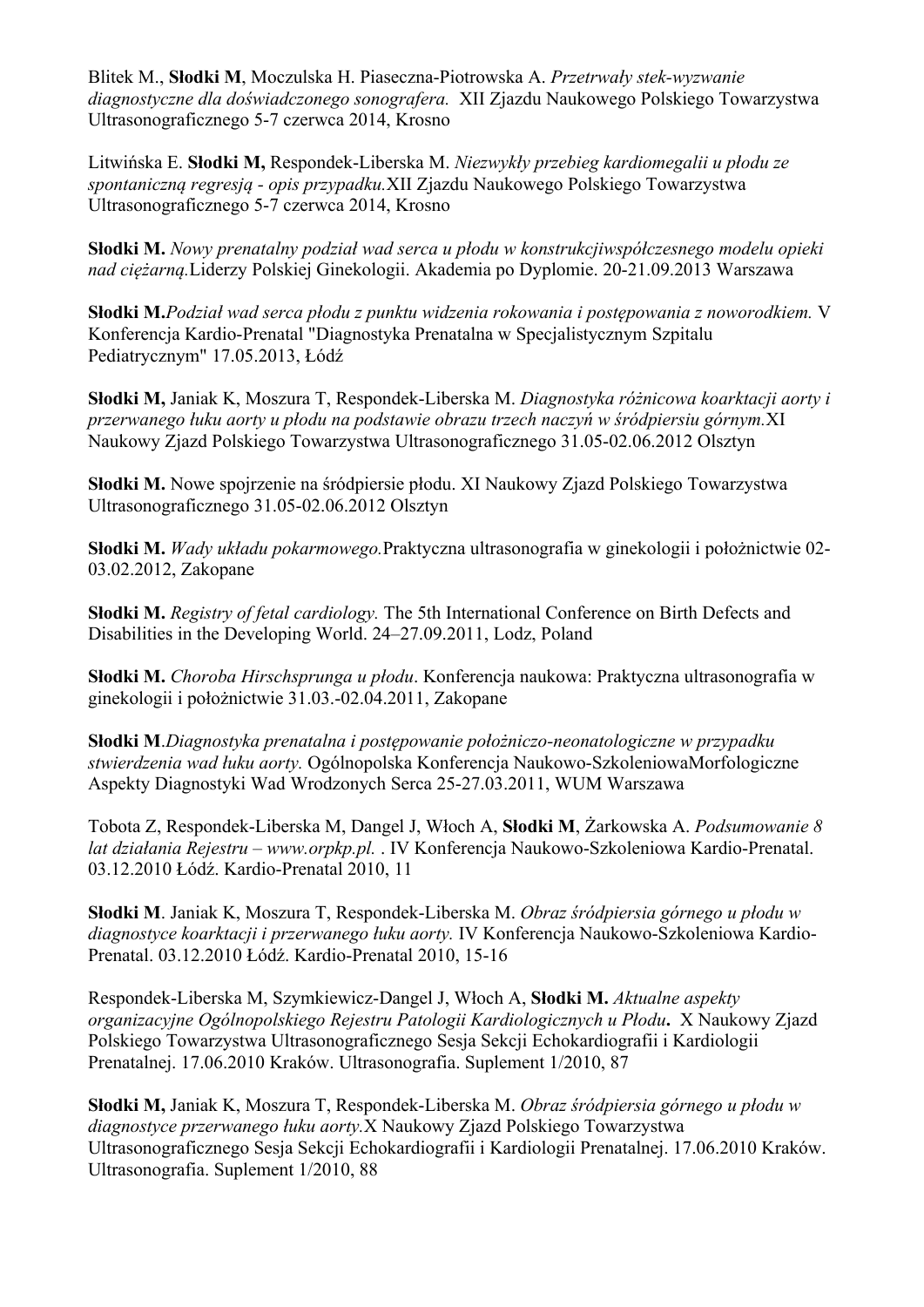Foryś S, Janiak K, Żarkowska A, **Słodki M,** Respondek-Liberska M, Sysa A. *Tetralogia Fallota w materiale Zakładu Diagnostyki i Profilaktyki Wad Wrodzonych (ZDIPWW) ICZMP w Łodzi w latach 1994-20009.* X Naukowy Zjazd Polskiego Towarzystwa Ultrasonograficznego Sesja Sekcji Echokardiografii i Kardiologii Prenatalnej. 17.06.2010 Kraków. Ultrasonografia. Suplement 1/2010, 91

**Słodki M**. Moszura T. Respondek-Liberska M. *Ocena przydatności dysproporcji naczyń tętniczych w śródpiersiu w diagnostyce koarktacji aorty u płodu.*XXX Jubileuszowy Kongres Polskiego Towarzystwa Ginekologicznego. 16-19.09.2009 Lublin.

**Słodki M**. Respondek-Liberska M. *Monitorowanie echokardiograficzne u płodu z cystichygroma z prawidłowym kariotypem.*XI Ogólnopolska Konferencja Sekcji Echokardiografii Polskiego Towarzystwa Kardiologicznego. 22-23.05.2009 Opera Nova, Bydgoszcz.

**Słodki M,** Respondek-Liberska M. *Losy płodów z kardiomegalią.*III Konferencja Naukowo-Szkoleniowa Kardio-Prenatal. 28.11.2008 Nowa Gdynia, Łódź

**Słodki M,** Respondek-Liberska M. *Stenozazastawki aorty u płodu.*Kontrowersje w Prenatalnej Diagnostyce Ultrasonograficznej Kurs Ultrasonografii Sekcji USG PTG. 18.04.2008 Centrum Kongresowo- Dydaktyczne Uniwersytetu Medycznego im. K. Marcinkowskiego w Poznaniu.

**Słodki M,** Janiak K, Szaflik K, Respondek-Liberska M. *Badanie echokardiograficzne w monitorowaniu terapii wewnątrzmacicznej hydrotoraksu u płodu.*IX Naukowy Zjazd Polskiego Towarzystwa Ultrasonograficznego Sesja Sekcji Echokardiografii i Kardiologii Prenatalnej. 13.06.2008 Uniwersytet Mikołaja Kopernika, Toruń

**Słodki M.** Foryś S, Respondek-Liberska M. *Wczesna echokardiografia płodowa – opis dwóch przypadków.*II Konferencja Naukowo-Szkoleniowa Kardio-Prenatal. 14.12.2007 Nowa Gdynia, Łódź

**Słodki M**, Respondek-Liberska M. *Torbiele jajnika u płodu. Przegląd 420 przypadków z piśmiennictwa.*II Kongres Ultrasonografia w Ginekologii i Położnictwie.20 21.04.2007, Poznań

**Słodki M**, Respondek-Liberska M. *Zmienność markerów ultrasonograficznych między I i II trymestrem ciąży w zespole Downa.*II Kongres Ultrasonografia w Ginekologii i Położnictwie.20 21.04.2007, Poznań

## **DONIESIENIA ZJAZDOWE ZAGRANICZNE:**

**Słodki M.** New clinical classification of CHD for obstetrician and neonatologist. 3rd Gießener Symposium - FetaleFehlbildung und Therapie. 16-17.01.2016, Giessen, Germany.

**Słodki M.** The International Prenatal Cardiology Collaboration Group - a new concept of global research study. 3rd Gießener Symposium - FetaleFehlbildung und Therapie. 16-17.01.2016, Giessen, Germany.

**Słodki M,** Respondek-Liberska M.New classification of congenital heart defects for obstetricians and n**e**onatologists. 12th World Congress Perinatal Medicine (WCPM). 3-6.11.2015, Madryt, Hiszpania.

Respondek-Liberska M,**Słodki M.** New parameter in prediction of urgent rashkind procedure in Fetuses with d-transposition of the great arteries. 12th World Congress Perinatal Medicine (WCPM). 3-6.11.2015, Madryt, Hiszpania.